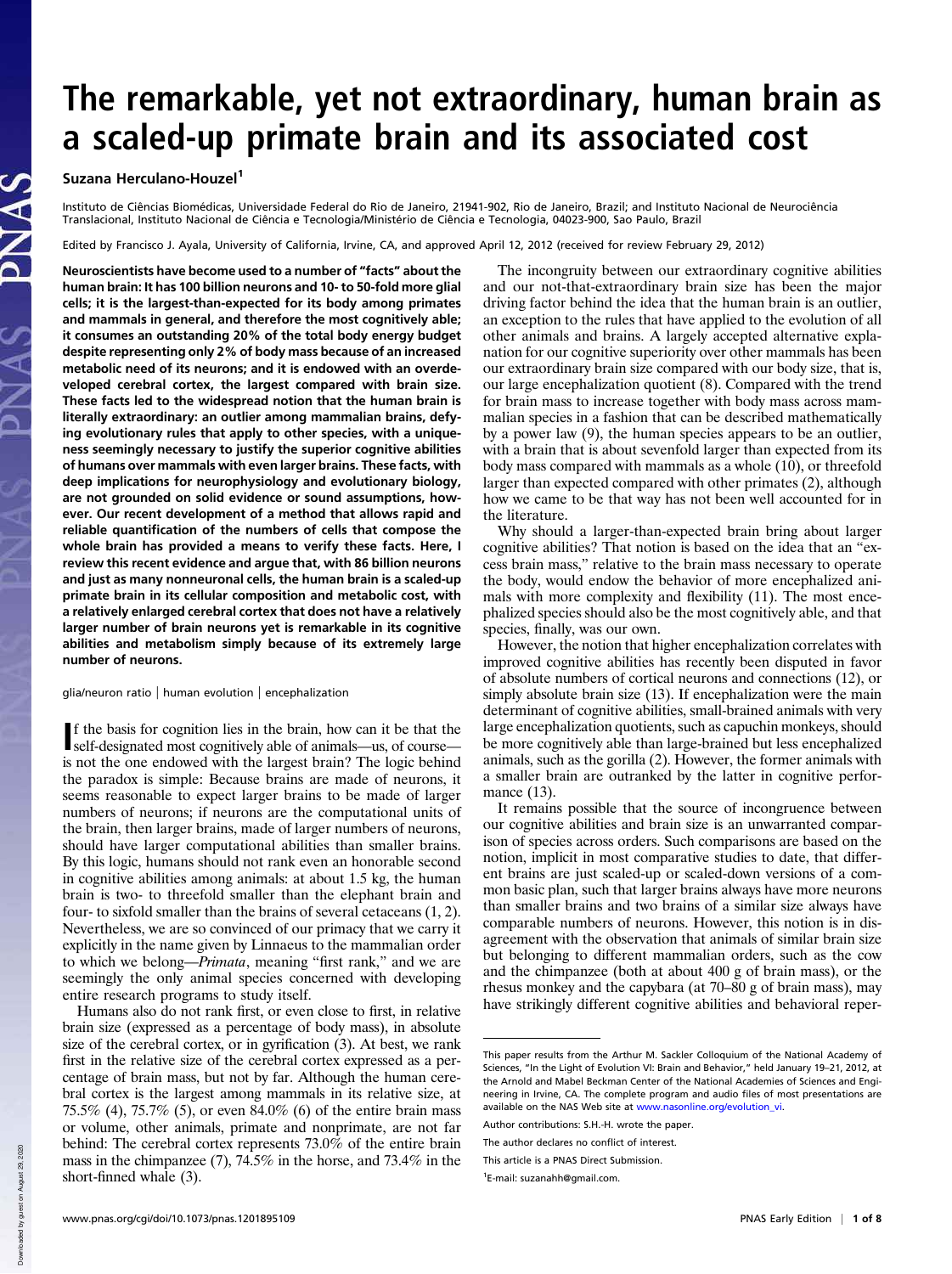toires. Thus, either the logic that larger brains always have more neurons is flawed or the number of neurons is not the most important determinant of cognitive abilities. The appealing alternative view that total connectivity, gauged from the total number of synapses in the brain, should be a direct determinant of brain processing capabilities runs into the same difficulty. Although this possibility remains to be examined systematically, the few pieces of evidence available in the literature suggest that synaptic density is constant across species (14–17). If that is indeed the case, the total numbers of brain synapses would be simply proportional to brain size and the differences in cognitive abilities between brains of a similar size would, again, be left unaccounted for.

On the other hand, it is possible that the relationship between brain size and number of brain neurons is determined by rules that have varied in evolution, and visual examination of brain sizes in the mammalian radiation does suggest that large brains appeared several times independently in most of the mammalian orders (Fig. 1). In this scenario of independent evolution of large brains in different mammalian orders, not all mammalian brains are necessarily built as larger or smaller versions of the same plan, with proportionately larger or smaller numbers of neurons. This scenario leaves room for similarly sized brains across orders, such as the cow and the chimpanzee brains, to contain very different numbers of neurons, just as a very large cetacean brain might contain fewer neurons than a gorilla brain. In that case, size comparisons between the human brain and nonprimate brains, larger or smaller, might simply be inadequate and uninformative, and our view of the human brain as an outlier, an extraordinary oddity, may have been based on the mistaken assumption that all brains are made the same.

Here, I will explore the different relationships that apply across mammalian orders between brain structure size and numbers of neuronal cells (i.e., their order- and structure-specific neuronal scaling rules); the shared relationships across orders between brain structure mass and numbers of nonneuronal cells and nonneuronal cell density (i.e., their shared nonneuronal scaling rules); the concerted scaling across mammalian brains of numbers of neurons in the cerebral cortex and cerebellum, despite the increase in relative size of the former in larger brains; the constraints imposed by the primate neuronal scaling rules on cortical connectivity; the relationship between brain metabolism and number of neurons; and, finally, how humans compare with other mammals in these aspects, and what that recent evidence implies about human brain evolution.

## Not All Brains Are Made the Same: Neuronal Scaling Rules

Testing the possibility that large brains have evolved as different functions of their numbers of neurons across mammalian orders became possible when we determined the numbers of cells that compose the brain of over 30 species belonging to three mammalian orders (20). These studies were made possible by the development of the isotropic fractionator, an unbiased nonstereological method created in our laboratory that provides cell counts based on suspensions of free nuclei derived from tissue homogenates from whole brains divided into anatomically defined regions  $(21)$ .

Applying the isotropic fractionator, we found that the proportionality between brain mass and number of brain neurons (i.e., the neuronal scaling rule for the brains of a group of animals) is different across brain structures and mammalian orders (reviewed in 20) (Fig. 2). In rodents, variations in brain size outpace variations in the number of brain neurons: Rodent brains vary in mass as a power function of the number of brain neurons raised to a large exponent of 1.5 (22, 23) (Fig. 2, Upper Left). In primates and insectivores, in contrast, brain size increases linearly as a function of its number of neurons, or as a power function with an exponent of ∼1.0 (24–27) (Fig. 2, Upper Left). This means that a 10-fold increase in the number of neurons in a rodent brain



Fig. 1. Large brains appear several times in the mammalian radiation. Example species are illustrated for each major mammalian group. The mammalian radiation is based on the findings of Murphy et al. (18) and Kaas (19). Brain images are from the University of Wisconsin and Michigan State Comparative Mammalian Brain Collections (www.brainmuseum.org).

Down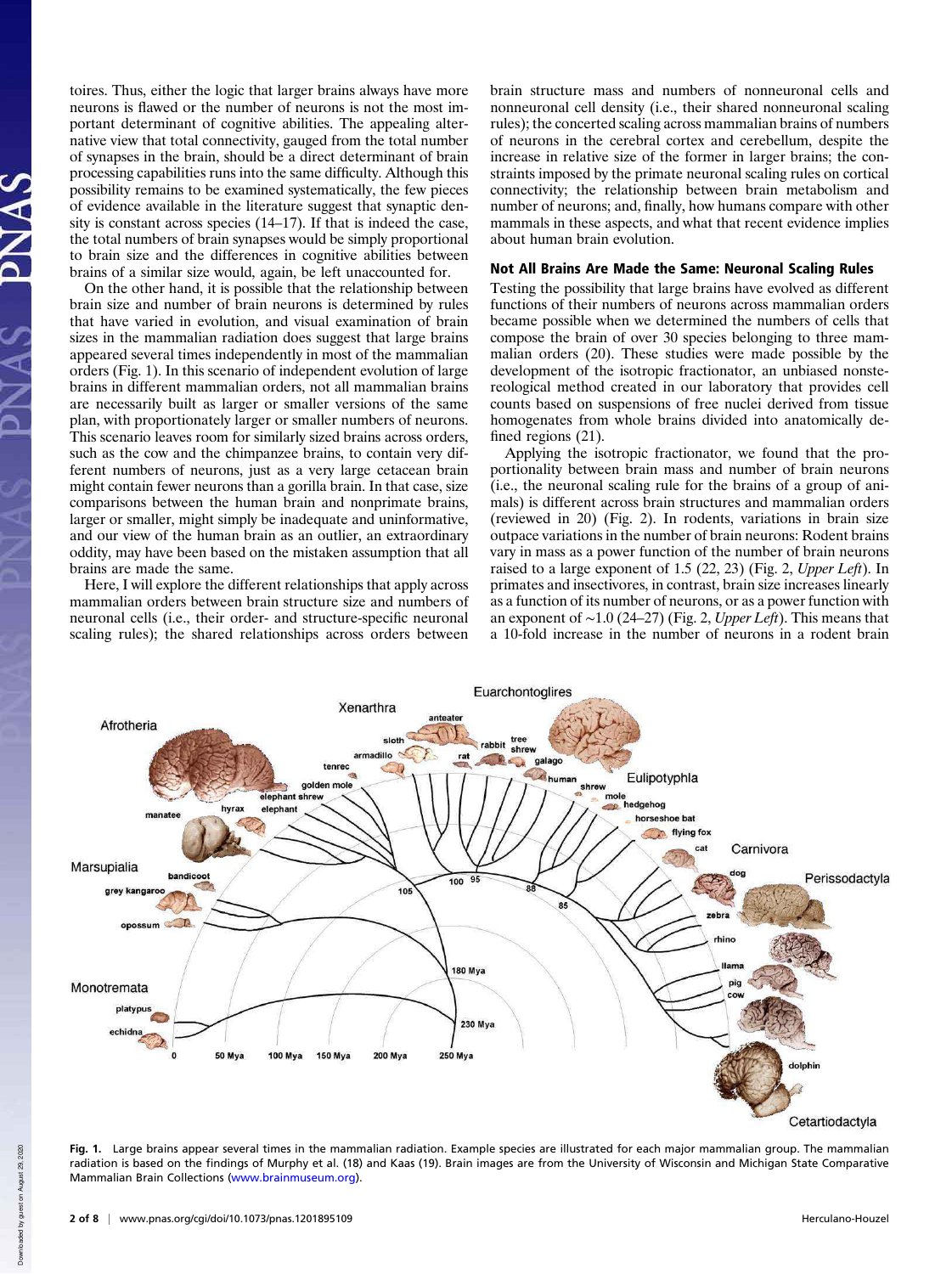

Fig. 2. Comparison of allometric exponents for total brain mass, cerebral cortex mass, cerebellar mass, and the rest of the brain mass as a function of numbers of neurons (Upper) or nonneuronal cells (Lower). Exponents, given at the base of the radiation of each individual group (Glires, Primata/Scandentia, and Eulipotyphla), are illustrated by the intensity of the shading. Data are from studies by Herculano-Houzel and her colleagues (22–27); exponents are from a study by Herculano-Houzel (20).

results in a 35-fold larger brain, whereas in a primate or insectivore, the same increase results in a brain that is only 10- or 11 fold larger (28). Different neuronal scaling rules also apply separately to the cerebral cortex, cerebellum, and rest of the brain across mammalian orders (Figs. 2, Upper and 3A). This happens as the rate of variation in neuronal density with increasing structure size differs across brain structures and mammalian orders (Fig. 3B), indicating that average neuronal size varies rapidly with numbers of neurons in some and slowly or not at all in others (20). For instance, the cerebral cortex grows across rodent species as a power function of its number of neurons with a large exponent of 1.7 (23), which means that a 10-fold increase in the number of cortical neurons in a rodent leads to a 50-fold increase in the size of the cerebral cortex. In insectivores, the exponent is 1.6, such that a 10-fold increase in the number of cortical neurons leads to a 40-fold larger cortex. In primates, in contrast, the cerebral cortex and cerebellum vary in size as almost linear functions of their numbers of neurons (24, 26), which means that a 10-fold increase in the number of neurons in a primate cerebral cortex or cerebellum leads to a practically similar 10-fold increase in structure size, a scaling mechanism that is much more economical than in rodents and allows for a much larger number of neurons to be concentrated in a primate brain than in a rodent brain of similar size (Fig. 3A).

### Shared Scaling Rules: Nonneuronal Cells

In contrast to the structure- and order-specific neuronal scaling rules, the numerical relationship between brain structure mass and the respective number of nonneuronal cells seems similar across all structures and species analyzed so far, spanning about 90 million years of evolution (Figs. 2, Lower and 3C): The larger a structure is, the more nonneuronal cells it has, in a nearly linear manner, such that nonneuronal cell density does not vary systematically with structure size (Fig. 3D). This implies that glial and endothelial cells have not been free to vary in size as mammalian brains evolve, a finding suggesting that the functions

## of these cells must be tightly regulated, allowing very little room for changes in evolution (20).

## Shared Scaling Rules: Cerebral Cortex and Cerebellum

Larger brains possess larger cerebral cortices and cerebella but with a slightly faster increase in the size of the former compared with the latter, such that over five orders of magnitude, larger brains possess relatively larger cerebral cortices, whereas the relative size of the cerebellum fails to increase with brain size (7). If the size of these structures were similar functions of their numbers of neurons, relatively larger cerebral cortices should hold increasingly larger percentages of brain neurons across species. Based on this implicit assumption, the discrepancy in the scaling of relative cerebral cortical and cerebellar size in larger brains has been used as an argument favoring the functional importance of relative neocortex expansion in brain function and evolution (3, 29, 30).

Strikingly, we found that the increase in relative size of the cerebral cortex in larger brains does not reflect a relatively larger number of cortical neurons compared with the whole brain, or with the cerebellum. Larger cortices do have larger numbers of neurons, of course (Fig. 3A); however, and in contrast to the increasing volumetric preponderance of the cerebral cortex in larger mammalian brains, numbers of neurons in the cerebral cortex increase coordinately and linearly with numbers of neurons in the cerebellum across mammalian species of different orders (Fig. 4A), regardless of how much the cerebral cortex comes to dominate brain size (Fig. 4B). This coordinated scaling happens with a relatively stable numerical preponderance of about four neurons in the cerebellum to every neuron in the cerebral cortex, even though these structures change in size following different cellular scaling rules across rodents, primates, and Eulipotyphla (31) (insectivores; Fig. 4A). This is illustrated by the finding that in most mammalian species examined so far, including humans, the cerebral cortex contains about 20–25% of all brain neurons, regardless of its relative size [which can reach 82% of the brain in humans (31)]. Thus, for a variation in brain size of five orders of

hwn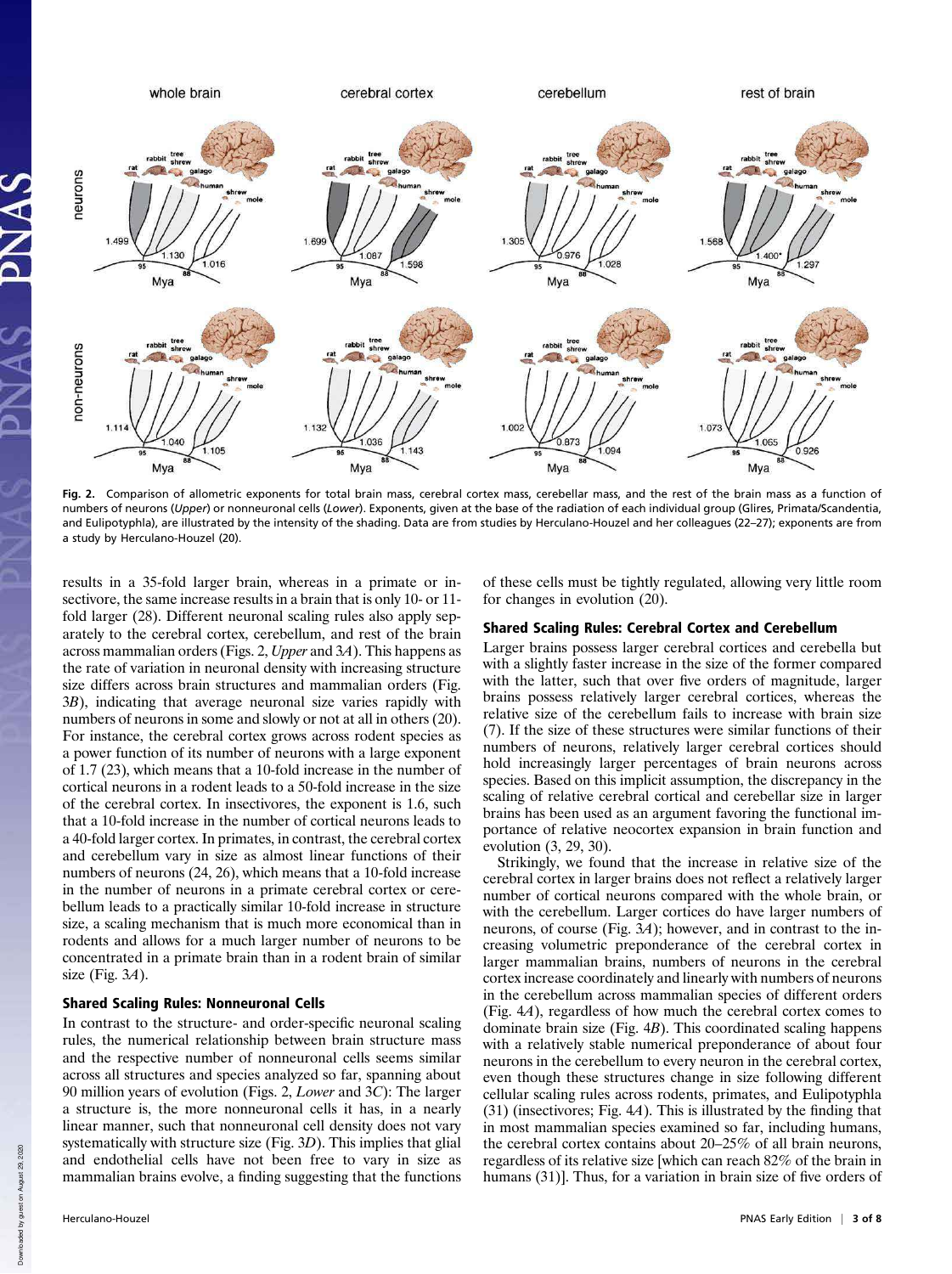

Fig. 3. Shared nonneuronal scaling rules and structure- and order-specific neuronal scaling rules for mammalian brains. Each point represents the average values for one species (insectivores, blue; rodents, green; primates, red; Scandentia, orange). Arrows point to human data points, circles represent the cerebral cortex, squares represent the cerebellum, and triangles represent the rest of the brain (excluding the olfactory bulb). (A) Clade- and structure-specific scaling of brain structure mass as a function of numbers of neurons. Allometric exponents: cerebral cortex: 1.699 (Glires), 1.598 (insectivores), 1.087 or linear (primates); cerebellum: 1.305 (Glires), 1.028 or linear (insectivores), 0.976 or linear (primates); rest of the brain: 1.568 (Glires), 1.297 (insectivores), 1.198 (or 1.4 when corrected for phylogenetic relatedness in the dataset, primates). (B) Neuronal cell densities scale differently across structures and orders but are always larger in primates than in Glires. Allometric exponents: cerebral cortex: −0.424 (Glires), −0.569 (insectivores), −0.168 (primates); cerebellum: −0.271 (Glires), not significant (insectivores and primates); rest of the brain: −0.467 (Glires), not significant (insectivores), −0.220 (primates). (C) Mass of the cerebral cortex, cerebellum, and rest of the brain varies as a similar function of their respective numbers of nonneuronal cells. Allometric exponents: cerebral cortex: 1.132 (Glires), 1.143 (insectivores), 1.036 (primates); cerebellum: 1.002 (Glires), 1.094 (insectivores), 0.873 (primates); rest of the brain: 1.073 (Glires), 0.926 (insectivores), 1.065 (primates). (D) Average density of nonneuronal cells in each structure does not vary systematically with structure mass across species. Power functions are not plotted so as not to obscure the data points. Allometric exponents are from a study by Herculano-Houzel (20); data are from studies by Herculano-Houzel and her colleagues (22–27).

magnitude, the ratio between numbers of cerebral cortical and cerebellar neurons varies relatively little and does not correlate with brain size. This is a strong argument against neocorticalization (in what concerns numbers of neurons) and in favor of the coordinated increase in numbers of neurons across the cortex and cerebellum related to the behavioral and cognitive (not only sensorimotor) functions that corticocerebellar circuits mediate as brain size increased on multiple, independent occasions in evolution. The coordinated addition of neurons to cerebral cortex and cerebellum thus argues for coordinated corticocerebellar function and a joint evolution of the processing abilities of the two structures (32–34), a view also supported by the concerted increase in size of the prefrontal cerebral cortex, prefrontal inputs to the corticopontine system, and prefrontal-projecting cerebellar lobules in primates (33, 34). The issue then becomes accounting for how the cerebral cortex increases in size faster than the cerebellum as both gain neurons coordinately. As examined next, this differential scaling is probably related to how connectivity through the underlying white matter scales in the two structures, one of which carries massive long-range connections across cerebral cortical areas both within and across the hemispheres that are essential for the operation of associative networks (35), whereas the other is mostly composed of centrifugal and centrip-



Fig. 4. Coordinated scaling of the number of neurons in the cerebral cortex and cerebellum of mammals. (A) Number of neurons in the cerebellum covaries with the number of neurons in the cerebral cortex across all species in a way that can be described as a linear function of slope 4.2 ( $P < 0.0001$ ,  $r^2$  = 0.995). (B) Increased relative cortical mass does not reflect an increased relative number of brain neurons. Each point represents the average values for one species (insectivores, blue; rodents, green; primates, red; Scandentia, orange). Circles represent relative mass and relative number of brain neurons in the cerebral cortex; squares represent relative values for the cerebellum. All Spearman correlation P values are >0.2. Data are from studies by Herculano-Houzel and her colleagues (22–27). h, human data points.

etal connections, with associative connections mostly restricted to the gray matter of the cerebellum (36). As a result, the cerebral subcortical white matter gains volume faster than the cerebellar white matter in larger brains (36, 37), because overall neuronal size (including dendrites and axonal arborizations) increases faster in the cerebral cortex than in the cerebellum, as both gain neurons coordinately.

# Cerebral Cortex Expansion, Gyrification, and Connectivity

Even if expanding without gaining relatively more of the total number of brain neurons, the mammalian cerebral cortex does vary in size over five orders of magnitude, albeit as different functions of its number of neurons across mammalian orders (20). Cortical expansion is commonly envisioned as occurring laterally, through the increase of the number of progenitor cells in the subventricular zone and the consequent addition of radial columns containing a constant number of neurons across species (38). A number of models of cortical expansion in evolution assume such a uniform distribution of neurons across species, based on the initial findings of Rockel et al. (39) of a constant number of ~147,000 neurons beneath 1 mm<sup>2</sup> of cortical surface of various mammalian species. A second common assumption in evolutionary models of cortical expansion is that a constant fraction of cortical neurons sends axons into the white matter, that is, cortical connectivity does not scale with brain size (37, 40, 41), although some models predict a decrease in cortical connectivity through the white matter in larger cortices (42–45).

Contrary to the expectation of a uniform number of neurons beneath a given cortical surface across species (39), cortical expansion in primates occurs with at least a threefold variation in these numbers across species (46). Moreover, cortical connectivity through the white matter (i.e., the fraction of gray matter neurons that sends or receives an axon through the white matter)

Downloaded by guest on August 29, 2020

loaded by guest on August 29,

Down

2020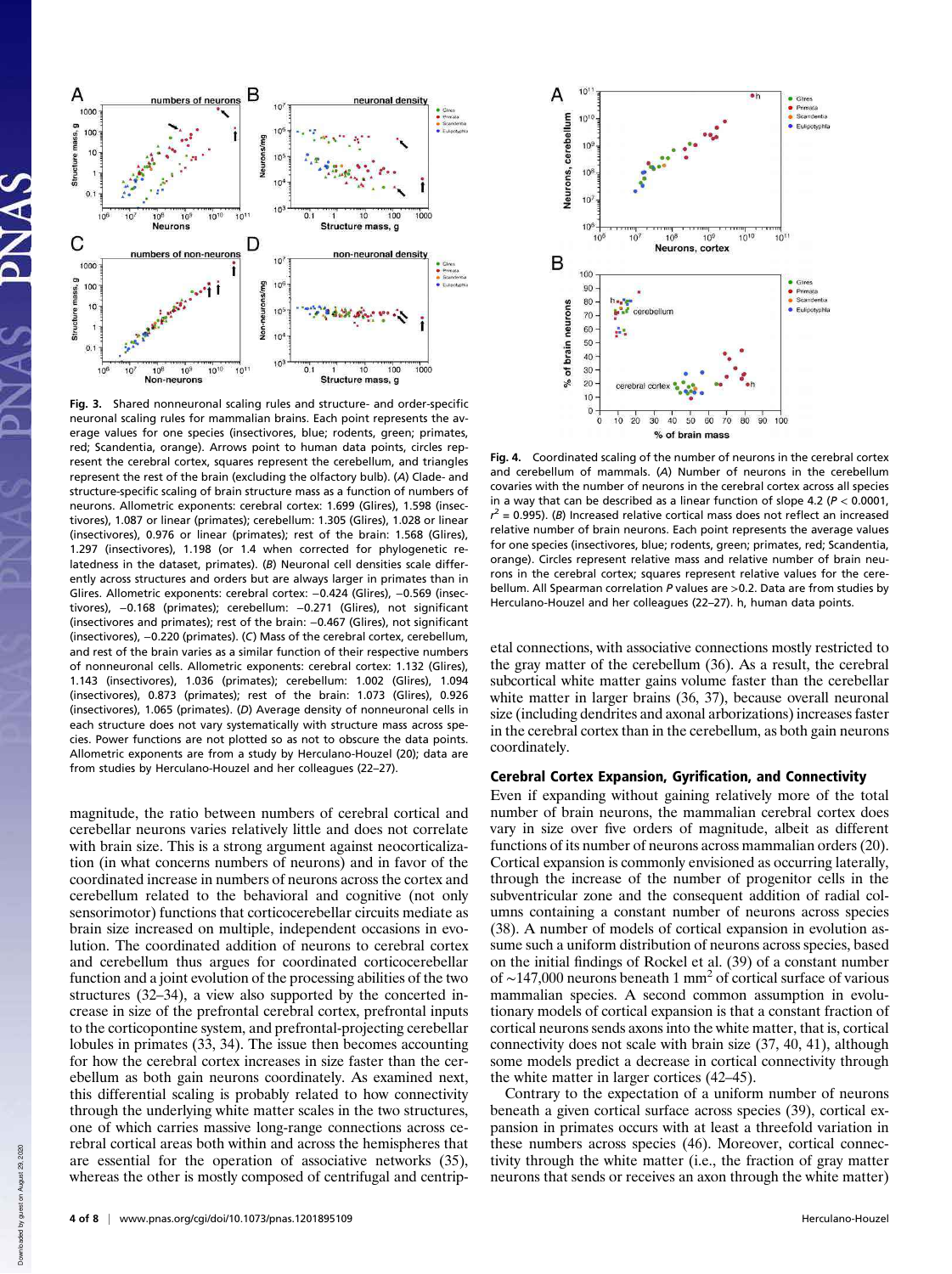indeed decreases as the cortex gains neurons (47). Larger primate cortices increase in size proportionally to the number, N, of neurons in the gray matter, of which a decreasing fraction (proportional to  $N^{0.841}$ ) sends axons into the white matter. Given the average axonal length in the primate white matter to increase with  $N^{0.242}$ , and given our inference that the average axonal diameter does not change appreciably with N (47), we predict that the volume of the white matter should increase with  $\dot{N}^{1.114}$ , which is close to the scaling exponent obtained experimentally (47). The expansion of both the gray and white matter of the brains of primates thus occurs with a decreasing connectivity fraction and a largely invariant average axonal diameter in the white matter, which might also explain the increasing gyrification of larger cortices through the increasing tension of axons coursing in the white matter (reviewed in 48).

A decrease in long-range connectivity, favoring local connectivity, in larger primate brains is expected from the nearly linear increase in cortical size as the brain gains neurons, given that, all things being equal (including connectivity), cortical volume should increase with its number of neurons raised to the power of 4/3. A decrease in connectivity in larger primate brains is compatible with the view that the cerebral cortex displays among its neurons the connectivity properties of a small-world network, that is, a network in which distance between nodes (neurons) is small, with mostly local connectivity and only a relatively small number of long-range connections (49). Evidence that the cortex is connected and functions as a small-world network at the neuronal level has been found recently (50, 51), even though the cerebral cortex may be densely connected at the level of functional areas (52). There is converging evidence that the cerebral cortex also scales as a small-world network at the neuronal level, growing through the addition of nodes that are densely interconnected locally (through horizontal connections in the gray matter) but only sparsely interconnected globally, through long fibers (in the white matter), which still guarantees fast global communication (43, 53–55). A decrease in neuronal connectivity is indeed an expected feature of growing small-world networks (56).

## Human Brain as a Scaled-Up Primate Brain

Despite common remarks in the literature that the human brain contains 100 billion neurons and 10- to 50-fold more glial cells (e.g., 57–59), no references are given to support these statements; to the best of my knowledge, they are none other than ballpark estimates (60). Comparing the human brain with other mammalian brains thus required first estimating the total numbers of neuronal and nonneuronal cells that compose these brains, which we did a few years ago (25). Remarkably, at an average of 86 billion neurons and 85 billion nonneuronal cells (25), the human brain has just as many neurons as would be expected of a generic primate brain of its size and the same overall 1:1 nonneuronal/ neuronal ratio as other primates (26). Broken down into the cerebral cortex, cerebellum, and rest of the brain, the neuronal scaling rules that apply to primate brains also apply to the human brain (25) (Fig. 3  $\AA$  and  $\AA$ , arrows). Neuronal densities in the cerebral cortex and cerebellum also fit the expected values in humans as in other primate species (Fig. 3B), and the ratio between nonneuronal and neuronal cells in the whole human brain of 1:1 (not 10:1, as commonly reported) is similar to that of other primates (25). The number of neurons in the gray matter alone of the human cerebral cortex, as well as the size of the subcortical white matter and the number of nonneuronal cells that it contains, also conforms to the rules that apply to other primates analyzed (47). Most importantly, even though the relative expansion of the human cortex is frequently equated with brain evolution, which would have reached its crowning achievement in us (61), the human brain has the ratio of cerebellar to cerebral cortical neurons predicted from other mammals, primate and nonprimate alike (Fig. 4A). Therefore, the observed compliance of the human brain to the same neuronal scaling rules that apply to nonhuman primates [including great apes (62)] makes the human brain simply a scaled-up primate brain: In what regards its number of neurons, our brain cannot be considered extraordinary in the sense of being an outlier.

## Human Advantage

Observing that the human brain is a scaled-up primate brain in its number of neuronal and nonneuronal cells is not to say that the human brain is not at an advantage compared with other mammals. What needs to be considered is that the human cognitive advantage over other animals may reside simply in the total number of brain neurons (28, 63), and this may be the consequence of humans being primates and, among these, the species with the largest brain (64). Because of the different proportionality between brain size and number of brain neurons between primates and rodents, a primate brain contains more neurons than a similarly sized rodent brain (20). For instance, the human brain has about sevenfold more neurons than the 12 billion neurons that a hypothetical rodent brain of 1.5 kg would be expected to have, according to the neuronal scaling rules that apply to rodent brains (22, 23, 28). Moreover, the primate advantage in numbers of brain neurons compared with a similarly sized rodent brain becomes increasingly larger with increasing brain size. Although direct measurements of numbers of neurons are not yet available for whole elephant and whale brains, one can speculate on how those numbers might differ depending on the particular neuronal scaling rules that apply. Hypothetically, if cetacean brains scaled similar to primate brains [which is unlikely, given their steep decrease in neuronal density with increasing brain size (1)], a whale brain of 3.65 kg would be predicted to have a whopping 212 billion neurons. In contrast, if cetacean brains scaled similar to rodent brains [which is a more likely scenario, given the very low neuronal densities in cetacean and elephant brains (1)], that same brain would only hold about 21 billion neurons, which is fewer than the 28 and 33 billion neurons that we have predicted for the chimpanzee and gorilla brains, respectively (28, 62).

Compared with other primates, the human brain is therefore not exceptional in its number of neurons, nor should it be considered an evolutionary outlier. If absolute brain size is the best predictor of cognitive abilities in a primate (13), and absolute brain size is proportional to number of neurons across primates (24, 26), our superior cognitive abilities might be accounted for simply by the total number of neurons in our brain, which, based on the similar scaling of neuronal densities in rodents, elephants, and cetaceans, we predict to be the largest of any animal on Earth (28).

## Scaling of Glia/Neuron Ratios and Metabolism

Although neurons are generally considered the most important cell type for the generation of cognition, the role of glial cells in brain physiology is more and more recognized (65). One parameter traditionally considered a functionally relevant indicator of the neuron/glia relationship is the ratio between numbers of glial and neuronal cells in brain tissue (the G/N ratio). The G/N ratio used to be considered to increase uniformly with brain size, which would be uniformly accompanied by larger neurons (66, 67). Instead, as could be expected from the uniform nonneuronal scaling rules but structure- and order-specific neuronal scaling rules, we found that the nonneuronal/neuronal ratio (which serves as an approximation of the maximal G/N ratio) does not increase homogeneously with increasing brain size or increasing size of brain structures, as originally thought (Fig. 5A). However, the G/N ratio increases in a strikingly homogeneous manner with decreasing neuronal density across brain structures in all mammalian species examined so far, which indicates that the G/N ratio does indeed accompany average neuronal size (reviewed in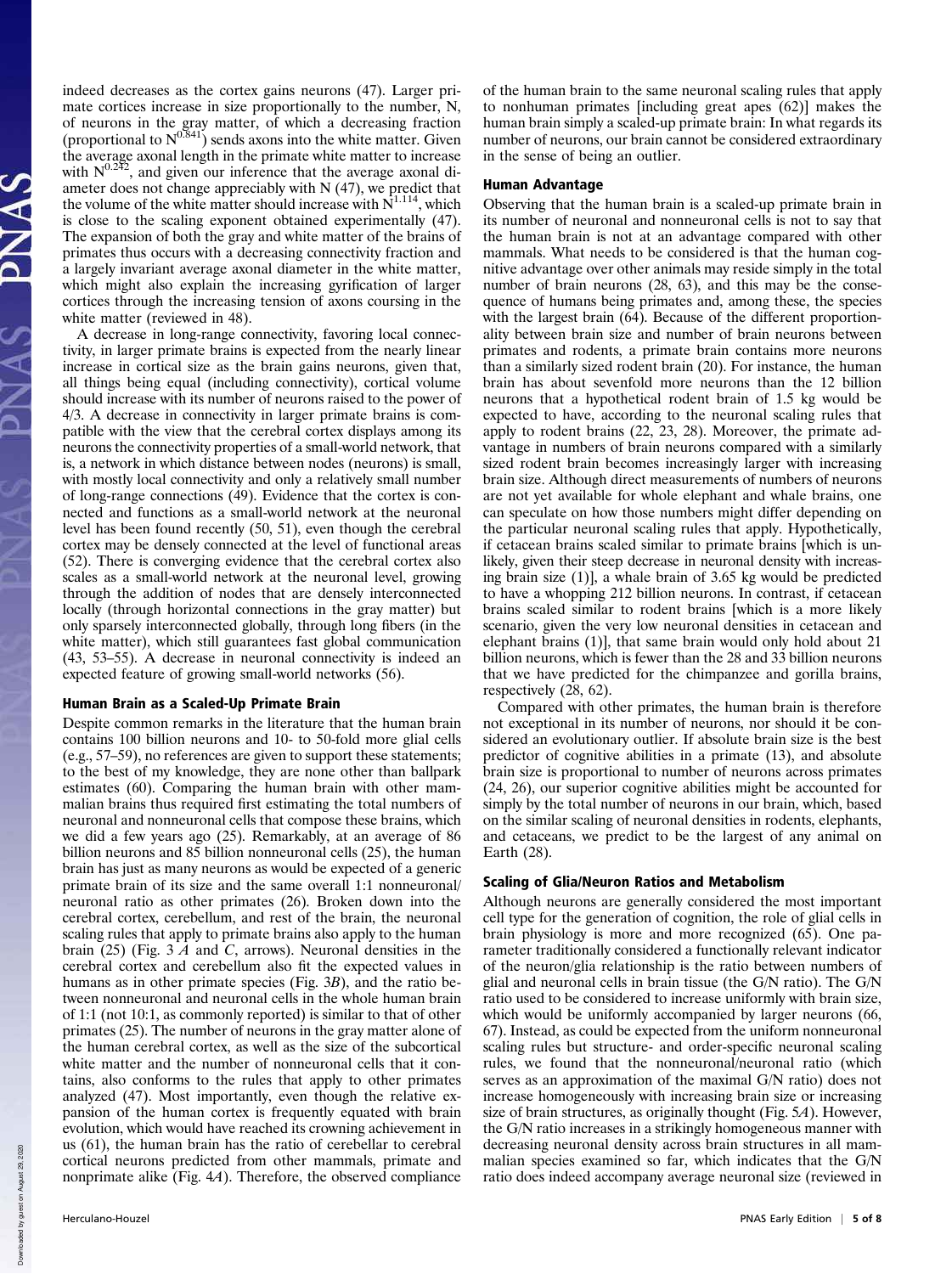

Fig. 5. G/N ratio scales differently across structures and orders with structure mass, but scales homogeneously with neuronal density. Each point represents the average other cell/neuron ratio (which approximates the G/N ratio) and structure mass (A) or neuronal density (B) in the cerebral cortex (circles), cerebellum (squares), or rest of brain (triangles) of a species. Notice that in contrast to the scattered distribution across species and structures in A, data points are aligned across species and structures in the lower plot, suggesting that it is smaller neuronal densities (i.e., larger average neuronal cell size), rather than larger structure mass, that is accompanied by a larger G/N ratio. Data are from studies by Herculano-Houzel and her colleagues (22–27).

20) (Fig. 5B). The finding that glial cells are not nearly as numerous in the human brain as once believed is therefore highly significant: It shows that the human brain, like that of every other mammal observed so far, obeys the same uniform scaling relationship between the G/N ratio and neuronal density (64). Such a universal relationship between G/N ratios and neuronal size, conserved across brain structures and species over 90 million years of evolution, suggests that this ratio reflects a functionally fundamental and evolutionarily conserved aspect of brain morphology (20).

The increased G/N ratio with increased neuronal size is traditionally believed to reflect an increased metabolic need of larger neurons (68). Once numbers of neurons composing different rodent and primate brains were available, it became possible to estimate how the average metabolic cost per neuron scales with brain size and neuronal density. Contrary to expectations, dividing total glucose use per minute in the cerebral cortex or whole brain (69) by the number of brain neurons revealed a remarkably constant average glucose use per neuron across the mouse, rat, squirrel, monkey, baboon, and human, with no significant relationship to neuronal density and, therefore, to average neuronal size (70). This is in contrast to the decreasing average metabolic cost of other cell types in mammalian bodies with increasing cell size (71–73), with the single possible exception of muscle fibers (74). The higher levels of expression of genes related to metabolism in human brains compared with chimpanzee and monkey brains (75, 76) might therefore be related not to an actual increase in metabolism per cell but to the maintenance of average neuronal metabolism in the face of decreasing metabolism in other cell types in the body.

That the average energetic cost per neuron does not scale with average neuronal cell size has important physiological implications. First, considering the obligatory increased cost related to a larger surface area (68), the evolution of neurons with a constant average energetic cost regardless of their total cell size implies that the relationship between larger neuronal size and a larger G/N ratio must not be related to increased metabolic needs, as usually assumed. Instead, we have proposed that this relationship ensues simply from the invasion during early development of a parenchyma composed mostly of neurons of varying sizes (in different brain structures and species) by glial cells of relatively constant size across structures and species (70). Second, the constant average energetic cost per neuron across species implies that larger neurons must compensate for the obligatory increased metabolic cost related to repolarizing the increased surface area of the cell membrane. This compensation could be implemented by a decreased number of synapses and/or decreased rates of excitatory synaptic transmission (69). Synaptic homeostasis and elimination of excess synapses [e.g., during sleep (77)], the bases of synaptic plasticity, might thus be necessary consequences of a tradeoff imposed by the need to constrain neuronal energetic expenditure (70).

Another consequence of a seemingly constant metabolic cost per neuron across species is that the total metabolic cost of rodent and primate brains, and of the human brain, is a simple, linear function of their total number of neurons (70) (Fig. 6), regardless of average neuronal size, absolute brain size, or relative brain size compared with the body. At an average rate of 6 kcal/d per billion neurons (70), the average human brain, with 86 billion neurons, costs about 516 kcal/d. That this represents an enormous 25% of the total body energetic cost is simply a result of the "economical" neuronal scaling rules that apply to primates in comparison to rodents, and probably to other mammals in general: For a similar brain size, more neurons will be found in a primate brain than in possibly any other mammalian brain (28, 63). It is intriguing to consider, therefore, that our remarkable cognitive abilities, at a remarkable relative energetic cost, might be mostly the result of a very large number of neurons put together in a not extraordinary fashion but, instead, according to the same evolutionary scaling rules that apply to other primates.

#### Cost of Being Human

Humans are not the largest living primates: Gorillas overlap with or exceed humans in body size, but their brains amount to about onethird of the size of the human brain (2), making our comparatively larger brain size appear an oddity, given our body mass (2, 78, 79). Why does the largest primate not also have the largest brain, if brain and body size are usually well-correlated across species?

In the relationship between brain size, body size, and number of brain neurons, body mass is much more free to vary than the other two variables (26). Across primates, the exponent that describes the brain-body scaling relationship is highly dependent on the species sampled, whereas the neuronal scaling rules that apply to primate brains are insensitive to the choice of species (26). Moreover, body mass should not be considered as a variable determining, or contributing directly to, brain size (63), even though it is often correlated with brain size, particularly given that body size



Fig. 6. Total brain metabolism (measured as micromoles of glucose consumed per minute) scales as a linear function of the total number of neurons in the brain across rodents and primates alike, including humans (arrow). The function plotted is a power function of exponent 0.988, not significantly different from 1.0. Data are from a study by Herculano-Houzel (70).

Down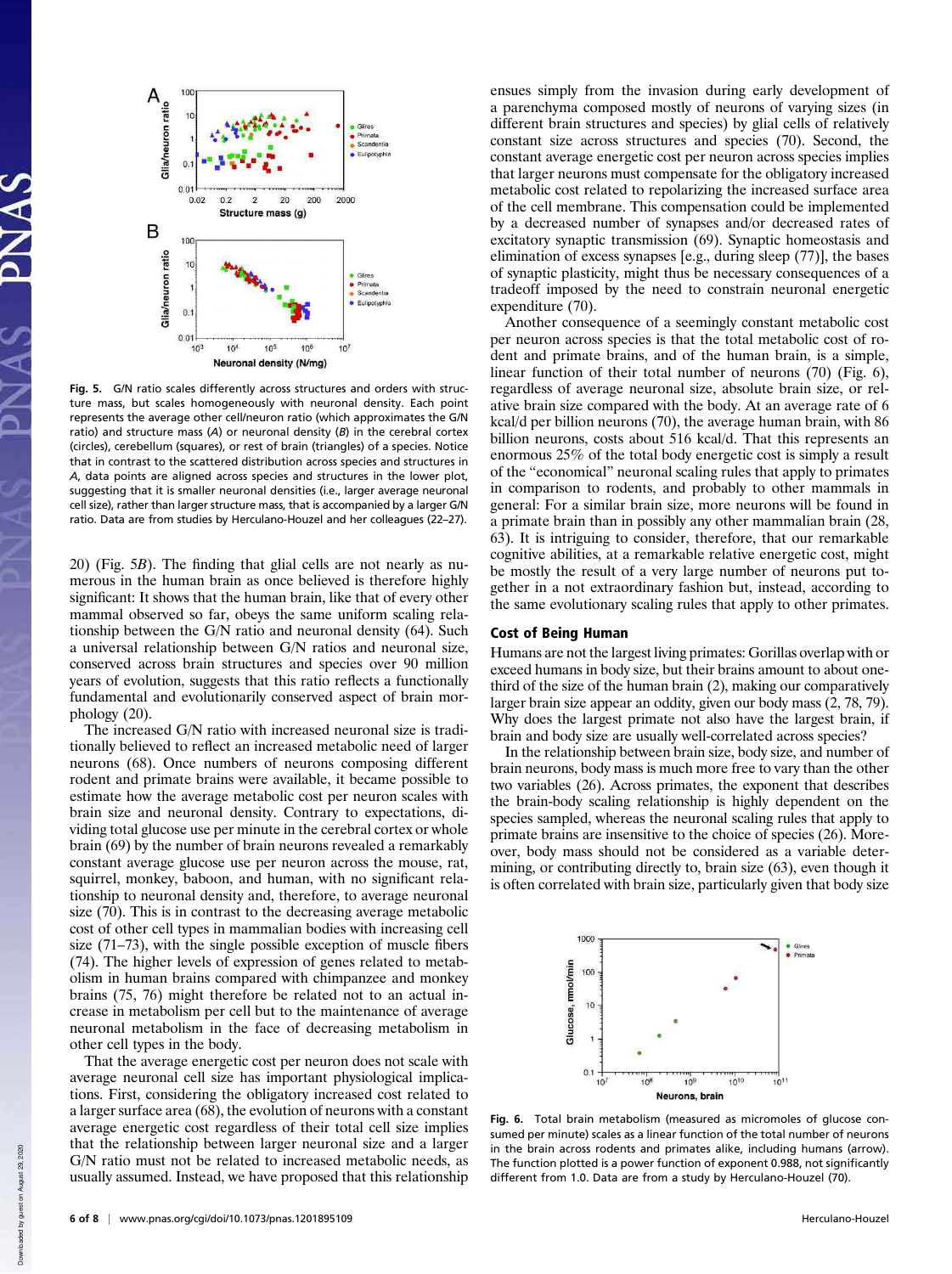evolution, such as body size divergence between chimpanzees and gorillas, can occur through changes in late growth that will be accompanied by little parallel change in brain size (80, 81).

The evolution of the hominin brain, and of the human brain in particular, may thus have involved two parallel but not necessarily related phenomena: an increase in brain size and number of neurons, obeying the same cellular scaling rules that apply to other primates, and a moderate increase in body size, compared with gorillas and orangutans, whose body size increased greatly compared with other primates that diverged earlier from the common ancestor (62). We and others (62, 80–83) have proposed that it might not be the case that humans have a brain that is too large for their body; rather, it might be that great apes evolved a body size (diverging from the brain-body relationship that applies to earlier diverging primates as well as to later diverging humans) that may not be directly related to their brain size, a trend in evolution that was not pursued in the *Homo* lineage.

There is, however, an additional possibility to be explored, and that is that great apes do not have larger brains to match their larger bodies because they cannot afford the metabolic cost of supporting the larger number of neurons. The great apes lineage appears to have favored marked increases in body size rather than brain size from the common ancestor with the *Homo* lineage, whereas the Homo lineage seems to have favored a large brain, with a large number of neurons, instead of a large body. The absence of animals in the fossil record with both a very large (human-like) brain and a very large (great ape-like) body is consistent with the possibility that it is not metabolically possible to have both.

Growing a large body comes at a cost. Although large animals require less energy per unit of body weight, they have considerably larger total metabolic requirements that, on average, scale with body mass raised to an exponent of ∼3/4 (84–87). Thus, large mammals need to eat more, and they cannot concentrate on rare, hard-to-find, or catch foods (88). Adding neurons to the brain, however, also comes at a sizable cost, as reviewed above: 6 kcal/ d per billion neurons (70). In primates, whose brain mass scales linearly with its number of neurons, this implies that total brain metabolism scales linearly with brain volume or mass, that is, with an exponent of 1, which is much greater than the much cited 3/4 exponent of Kleiber (84) that relates body metabolism to body mass. The discrepancy suggests that, per gram, the cost of primate brain tissue scales faster than the cost of nonneuronal bodily tissues, which calls for a modification of the "expensive tissue hypothesis" of brain evolution (89), according to which brain size is a limiting factor. Given the steep, linear increase in brain metabolic cost with increasing numbers of neurons, we conclude that metabolic cost is a more limiting factor to brain expansion than previously suspected. In our view, it is not brain size but, instead, absolute number of neurons that imposes a metabolic constraint on brain scaling in evolution, because individuals with larger numbers of neurons must be able to sustain their proportionately larger metabolic requirements to keep their brain functional.

The larger the number of neurons, the higher is the total caloric cost of the brain, and therefore the more time required to

- 1. Tower DB (1954) Structural and functional organization of mammalian cerebral cortex; The correlation of neurone density with brain size; Cortical neurone density in the fin whale (Balaenoptera physalus L.) with a note on the cortical neurone density in the Indian elephant. J Comp Neurol 101:19–51.
- 2. Marino L (1998) A comparison of encephalization between odontocete cetaceans and anthropoid primates. Brain Behav Evol 51:230–238.
- 3. Hofman MA (1985) Size and shape of the cerebral cortex in mammals. I. The cortical surface. Brain Behav Evol 27:28-40.
- 4. Rilling JK, Insel TR (1999) The primate neocortex in comparative perspective using magnetic resonance imaging. J Hum Evol 37:191–223.
- 5. Frahm HD, Stephan H, Stephan M (1982) Comparison of brain structure volumes in Insectivora and Primates. I. Neocortex. J Hirnforsch 23:375–389.
- 6. Hofman MA (1988) Size and shape of the cerebral cortex in mammals. II. The cortical volume. Brain Behav Evol 32:17–26.

be spent feeding to support the brain alone, and feeding can be very time-consuming (90). Based on their brain mass [estimated from cranial capacity (91)], we predicted that total numbers of neurons in the brain increased from 27 to 35 billion neurons in Australopithecus and Paranthropus species to close to 50–60 billion neurons in Homo species from Homo rudolfensis to Homo antecessor, to 62 billion neurons in Homo erectus, and to 76–90 billion neurons in Homo heidelbergensis and Homo neanderthalensis (62), which is within the range of variation found in modern *Homo* sapiens (25). It can thus be seen how any increase in total numbers of neurons in the evolution of hominins and great apes would have taxed survival in a limiting, if not prohibitive, way, given that it probably would have to occur in a context of already limiting feeding hours: The added 60 billion brain neurons from an orangutan-sized hominin ancestor to modern Homo require an additional 360 kcal/d, which is probably not readily available to great apes on their diet.

It has been proposed that the advent of the ability to control fire to cook foods, which increases enormously the energy yield of foods and the speed with which they are consumed (92, 93), may have been a crucial step in allowing the near doubling of numbers of brain neurons that is estimated to have occurred between H. erectus and H. sapiens (94). The evolution of the human brain, with its high metabolic cost imposed by its large number of neurons, may thus only have been possible because of the use of fire to cook foods, enabling individuals to ingest in very little time the entire caloric requirement for the day, and thereby freeing time to use the added neurons to their competitive advantage.

### Conclusion: Remarkable, Yet Not Extraordinary

Despite our ongoing efforts to understand biology under the light of evolution, we have often resorted to considering the human brain as an outlier to justify our cognitive abilities, as if evolution applied to all species except humans. Remarkably, all the characteristics that appeared to single out the human brain as extraordinary, a point off the curve, can now, in retrospect, be understood as stemming from comparisons against body size with the underlying assumptions that all brains are uniformly scaled-up or scaled-down versions of each other and that brain size (and, hence, number of neurons) is tightly coupled to body size. Our recently acquired quantitative data on the cellular composition of the human brain and its comparison to other brains, both primate and nonprimate, strongly indicate that we need to rethink the place that the human brain holds in nature and evolution, and to rewrite some basic concepts that are taught in textbooks. The human brain has just the number of neurons and nonneuronal cells that would be expected for a primate brain of its size, with the same distribution of neurons between its cerebral cortex and cerebellum as in other species, despite the relative enlargement of the former; it costs as much energy as would be expected from its number of neurons; and it may have been a change from a raw diet to a cooked diet that afforded us its remarkable number of neurons, possibly responsible for its remarkable cognitive abilities.

- 7. Stephan H, Frahm H, Baron G (1981) New and revised data on volumes of brain structures in insectivores and primates. Folia Primatol (Basel) 35(1):1–29.
- 8. Jerison HJ (1973) Evolution of the Brain and Intelligence (Academic, New York).
- 9. von Bonin G (1937) Brain weight and body weight in mammals. J Gen Psychol 16: 379–389.
- 10. Jerison HJ (1977) The theory of encephalization. Ann N Y Acad Sci 299:146– 160.
- 11. Jerison HJ (1985) Animal intelligence as encephalization. Philos Trans R Soc Lond B Biol Sci 308(1135):21–35.
- 12. Roth G, Dicke U (2005) Evolution of the brain and intelligence. Trends Cogn Sci 9: 250–257.
- 13. Deaner RO, Isler K, Burkart J, van Schaik C (2007) Overall brain size, and not encephalization quotient, best predicts cognitive ability across non-human primates. Brain Behav Evol 70:115–124.

Downloaded by guest on August 29, 2020 August 29.

by guest on